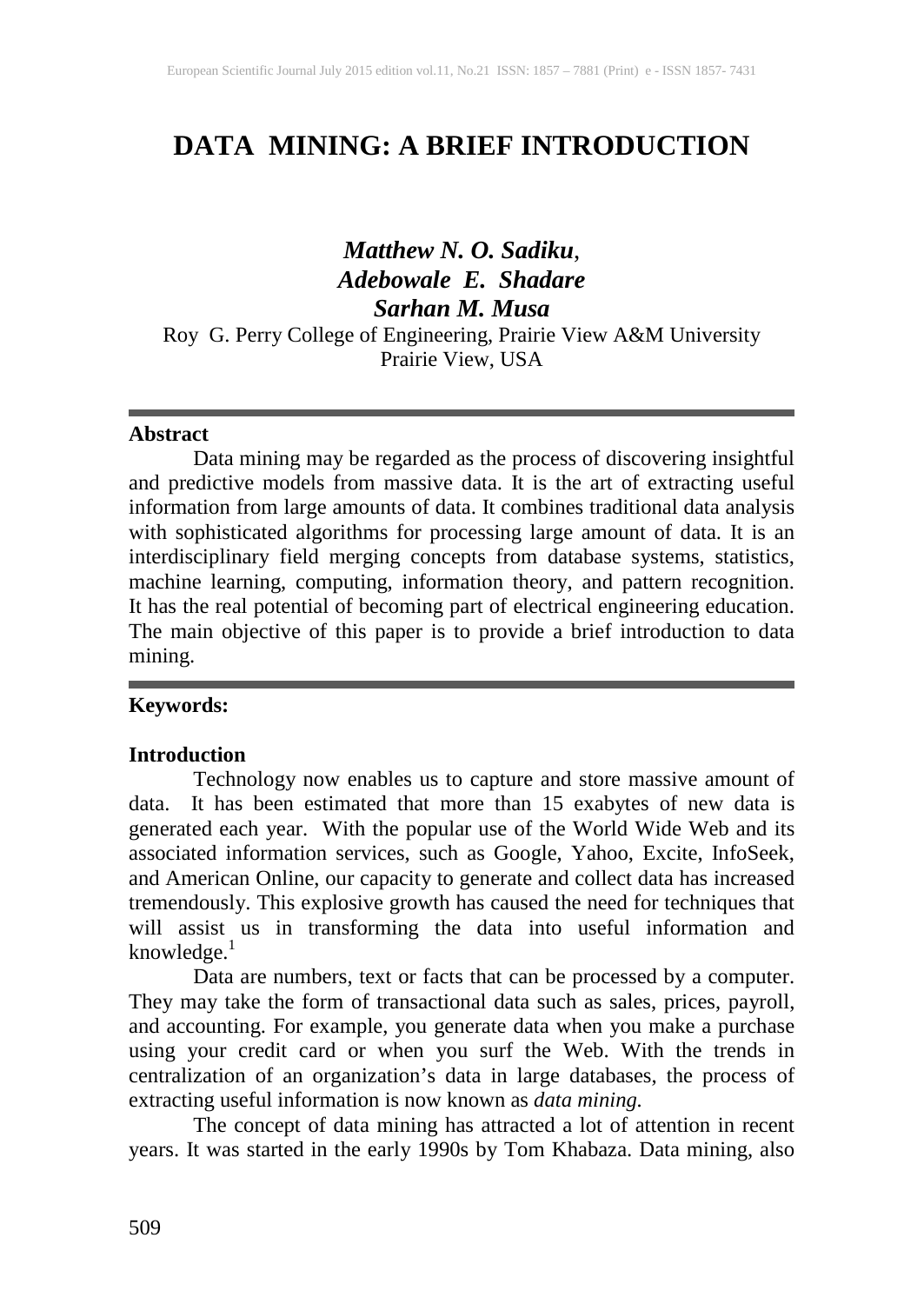known as knowledge discovery databases (KDD), is the process of extracting useful patterns and knowledge from large amounts of data. It may also be regarded as the process of analyzing data from different perspective and summarizing it into useful information. It is an interdisciplinary subfield of computer science. As shown in Figure 1, data mining involves artificial intelligence, machine learning, database systems, pattern recognition, warehousing, data visualization, and statistics.

### **How does data mining work?**

The process of extracting information can be likened to extracting metal from ore. Data mining should be regarded as a process. The process involves the following steps:

(1) Efficient data storage and data processing

(2) Decide on the number of variables to be investigated

(3) Data needs to be visualized and summarized

(4) Apply statistics such as mean, percentiles, standard deviation, and correlation

(5) Apply analysis methods such as regression, nearest neighbor methods, k-mean clustering, etc.

(6) Implement insights gained from the analysis.

These are the steps generally taken in a data mining. But there are some process models for data mining. The most popular one is the Cross-Industry Standard Process for Data Mining (CRISP-DM). This is an open standard for data mining. It was proposed in the mid-1990s by a European consortium of companies. It is illustrated in Figure 2. Each project begins with business understanding and steps through the five phases of the process. 2-4

• *Business Understanding:* This involves defining what your organization intends to achieve with the project and producing a project plan.

• *Data Understanding:* This phase starts with gathering data and proceeds with verifying its quality making sure it is good enough to support your goals.

• *Data Preparation:* This phase includes cleaning as well as selection of any necessary training and test samples. Data miners spend most of their time on this phase.

• *Modeling:* In this phase, specific modeling techniques are selected and applied on the data. Typically, there are several techniques for the same data mining problem.

• *Evaluation:* This involves reviewing the models to determine the accuracy in meeting the goals and objectives of the project. If the model does not satisfy their expectations, they go back to the modeling phase.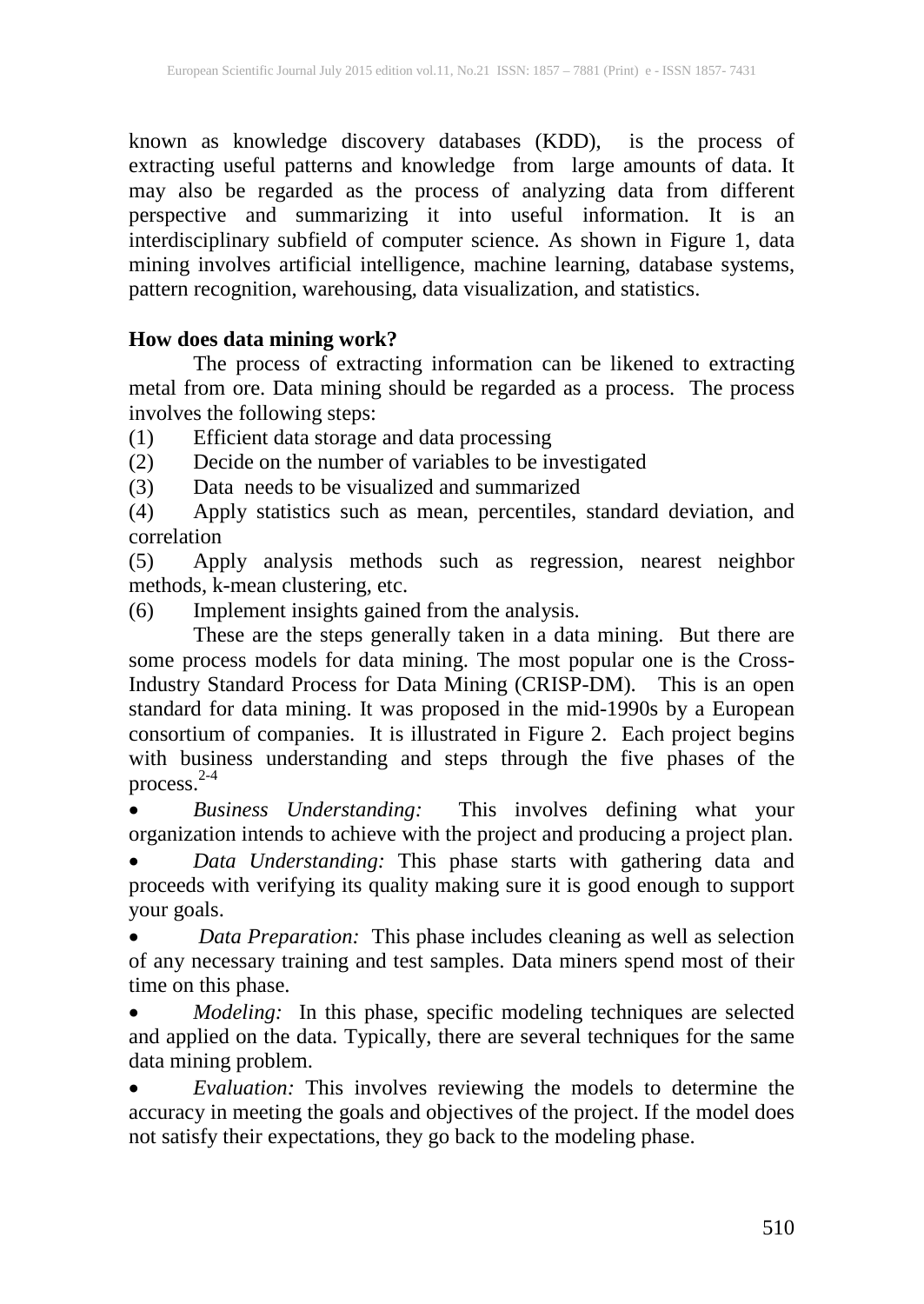• *Deployment:* This involves presenting the knowledge gained in a way that the customer can use, such as a table or graph. In many cases it will be the customer, not the data analyst, who will carry out the deployment step.

It does not mean that one person will be responsible for all the phases. It is a team effort.

## **Applications of Data Mining**

The potential of data mining is great. Data mining has been applied with considerable success in business, retail industry, telecommunications, intrusion detection, biological data analysis, healthcare, geosciences, and computer security. We will consider some of these.<sup>5-7</sup>

• *Intrusion Detection*: By intrusion, we mean any kind of action that threatens integrity, confidentiality, or availability of network resources. Data mining technology may be applied for intrusion detection by developing data mining algorithm for intrusion detection.

• *Telecommunication:* Telecommunication industry provides various services such as fax, pager, cellular phone, Internet messenger, images, email, web data transmission, etc. Data mining in telecommunication industry helps in identifying the telecommunication patterns, catch fraudulent activities, make better use of resource, and improve quality of service.

• *Business:* Two of the most important business areas are finance, in particular in banks and insurance companies, and e-business. The financial data in banking and financial industry is generally reliable and of high quality which facilitates the systematic data analysis and data mining.

• *Retail Industry:* Data mining has its great application in retail industry because it collects large amount of data from on sales, customer purchasing history, goods transportation, consumption and services. The data mining helps in identifying customer buying patterns and trends. This leads to improved quality of customer service and good customer retention and satisfaction. Data mining can also help businesses account for peak periods of consumption, merchandise throughput, and irregular transactions.

• *Geosciences:* According to the data mining techniques, the petrophysical data are applied to find the relations and forecast reservoirs. The logging data are employed to evaluate the fuzzy reservoirs and recognize the effective reservoirs in complicated geological conditions.

• *Healthcare:* In healthcare, data mining is becoming increasingly essential. For example, data mining can help healthcare insurers detect fraud and abuse, healthcare organizations make customer relationship management decisions, physicians identify effective treatments and best practices, and patients receive more affordable healthcare services.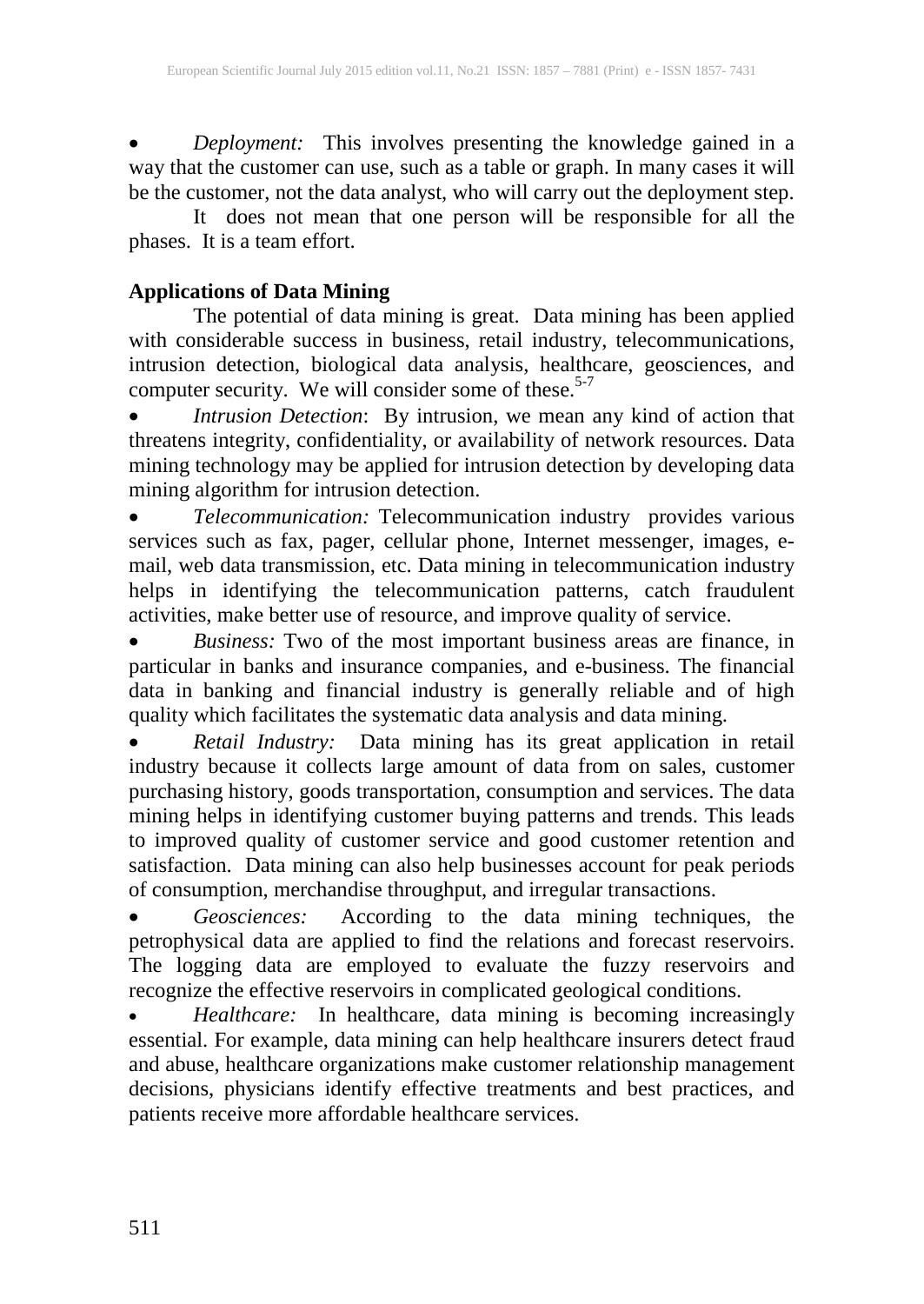#### **Conclusion**

Data mining is the task of discovering useful patterns from a large amount of data. The field of data mining is relatively new; it is recognized as a rapidly emerging research area. Although it would not hurt to have some exposure to statistical analysis, one does not need to be an expert in statistics or a computer programmer to be a data miner.

Data has spread its wings in almost all areas. It has the real potential of becoming part of electrical engineering education. The Society of Data Miners [\(www.socdm.org\)](http://www.socdm.org/) founded in 2013 is helpful for advancing knowledge and career.

#### **References:**

I.H. Witten and E. Frank, *Data Mining* (Moran Kaufmann Publishers, Amsterdam, 2005,  $2<sup>nd</sup>$  ed.).

J. Ledolter, *Data Mining and Business Analytics with R* (John Wiley & Sons, Hoboken, NJ, 2013).

P. N. Tan, M. Steinbach, and V. Kumar, *Introduction to Data Mining* (Addison-Wesley, Boston, 2006).

M. North, *Data Mining for the Masses* (Global Text, Lexington, KY, 2012).

M. S. Brown, *Data Mining for Dummies* (John Wiley & Sons, Hoboken, NJ, 2014).

C. McCue, *Data Mining and Predictive Analysis* (Butterworth-Heineman, Burlington, MA, 2007).

J. Han and M. Kamber, *Data Mining: Concepts and Techniques* (Morgan Kaufmann, San Francisco, CA, 3rd ed., 2011).

V.K. Deepa and J. R. Geetha, "Rapid development of applications in data mining," *Proceedings of 2013 International Conference on Green High Performance Computing*, Mar. 2013.

D. Braha and A. Shmilovici, "Data mining for improving a cleaning process in the semiconductor industry," *IEEE Transactions on Semiconductor Manufacturing*, vol. 15, no. 1, Feb, 2002, pp. 91-101.

M. S. Chen, J. Han, and P. S. Yu, "Data mining: an overview from a database perspective,"

*IEEE Transactions on Knowledge and Data Engineering*, vol. 8, no. 6, Dec. 1996, pp. 866-883.